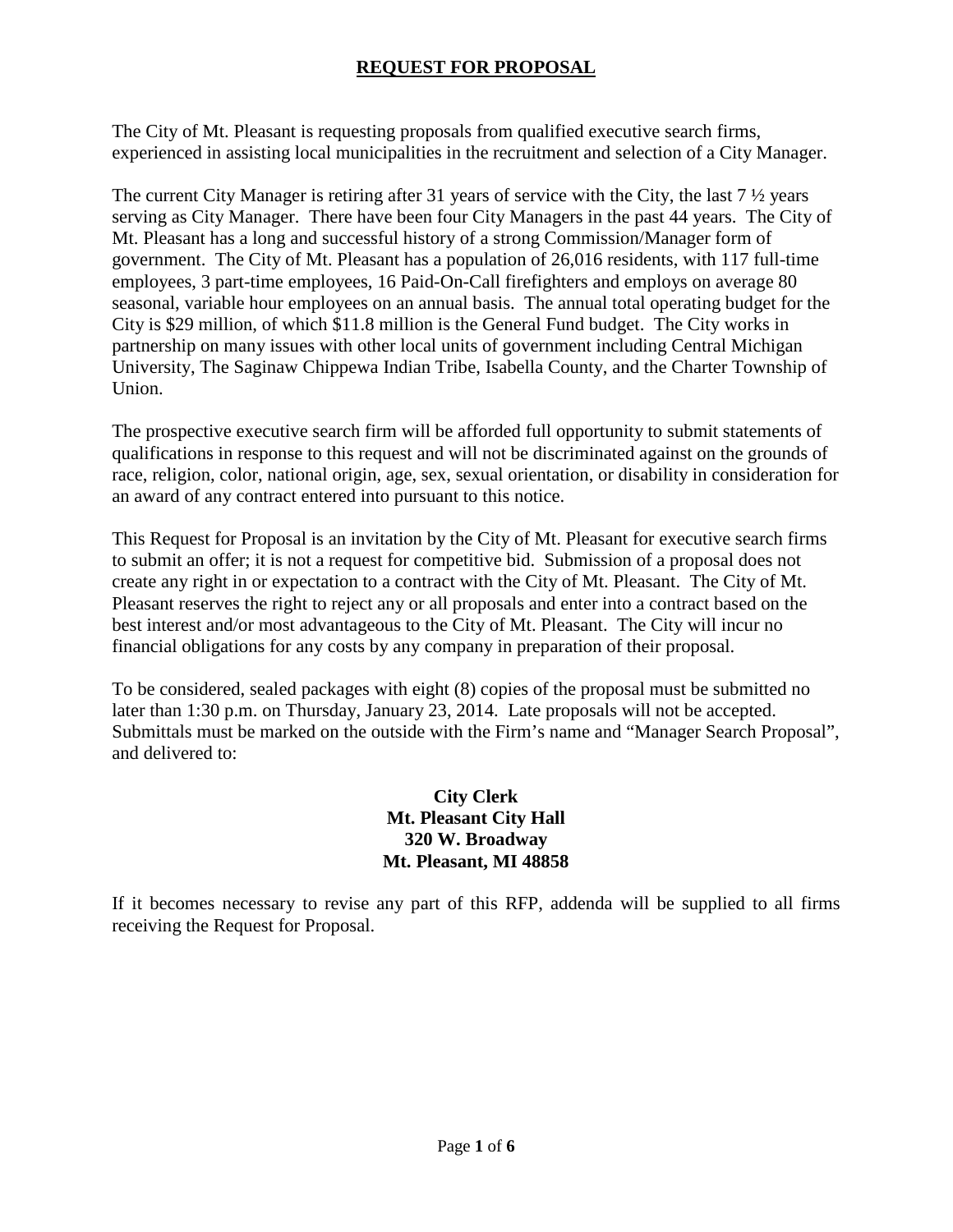#### **Request for Proposal Requirements**

#### **1. Specifications:**

Any and all questions regarding this request for proposal must be directed to the address below and written responses will be provided to all firms receiving the RFP.

> **Director of Human Resources Mt. Pleasant City Hall 320 W. Broadway Mt. Pleasant, MI 48858 989-779-5313 Fax: 989-779-5317 [sgandy@mt-pleasant.org](mailto:sgandy@mt-pleasant.org)**

All proposals submitted in response to the RFP must be valid for at least ninety (90) days and must contain the following information in the stated order:

- a. A letter of transmittal signed by an officer of the firm and containing the name, address, telephone, email address, fax number, and website of the firm.
- b. Description of the firm (corporation, partnership, etc.) and year established.
- c. Name(s) of all partner(s), principal(s), and/or owner(s) of the firm.
- d. Name and short biography (no more than one page) of all personnel assigned to our particular search.
- e. Name, title, and business address of the person responsible for submitting the proposal and name, address and telephone number of the person who serves as the official contact for matters concerning the proposal if different.
- f. Narrative proposal, outlining the firms values, mission, recruitment approach, interviewing techniques and other steps used by the consultant in the selection process (no more than five pages).
- g. A summary of work plan objectives or tasks with deadlines or estimates of time required to complete each step, level of commission involvement and necessary dates in the selection process, including a date of a final completion. The City would like a person selected for the position by June 30, 2014.
- h. The total not-to-exceed price and anticipated out-of-pocket expenses to complete the search process.
- i. A minimum of six (6) references (including name of community, individual contact name, and telephone) must be provided so that the City may contact them regarding their experience with the firm in a similar selection process.

#### **2. Disposition and Disclosure of Proposals:**

All proposals in response to this RFP will become the property of the City of Mt. Pleasant and, as such, become a matter of public record. The vendor must identify, in writing, all copyrighted material, trade secrets, or other proprietary information that it claims is exempt from disclosure**.** Any firm claiming such an exemption must also state in its proposal that the firm agrees to hold harmless, indemnify and defend the City and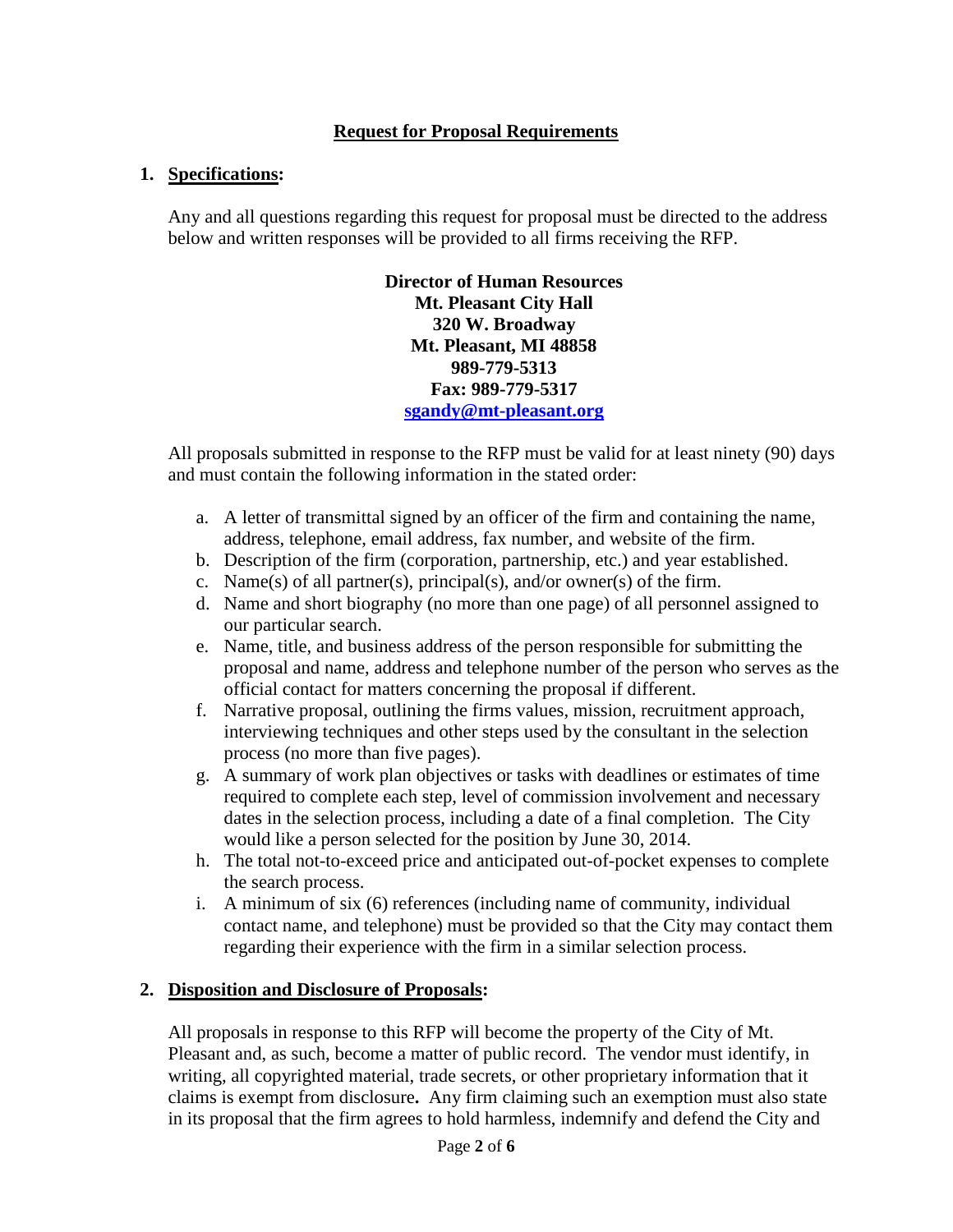its agents, officials, and employees in any action or other proprietary information to any party making a request. Any firm failing to include such a statement shall be deemed to have waived its right to an exemption from disclosure.

### 3. **Modification, Mistakes, or Withdrawals of Proposals:**

In no case will verbal communication between the City and a respondent override written communications or documentation. All communications must be in writing to be considered part of the Proposal.

If the apparent best qualified consulting firm discovers in its Proposal a mistake of serious or significant nature which is unfavorable to the firm prior to the execution of a contract, it may request consideration be given to modifying or withdrawing the Proposal.

The City reserves the right to reject any and all requests for correction or withdrawal of proposal received after the hour and date shown in the specifications. In all cases, the decision of the City Commission is final.

No mistake in a proposal can be reconsidered once a contract is issued. Responses to this RFP may be modified or withdrawn in person or in writing by the firm or its authorized representative prior to the date and time specified for receipt or Proposal. Telephone withdrawals are not permitted.

# 4. **Reservation of Rights:**

The City of Mt. Pleasant reserves the right to:

- a. Accept or reject any and all proposals received in response to this RFP, and to readvertise for new submittals.
- b. Request clarification and/or additional information from a firm during the evaluation process.
- c. In the event of a contract termination, enter into contract negotiations with another qualified firm who submitted an acceptable proposal rather than repeat this proposal process for an executive search firm.
- d. Negotiate with the selected consultant to include further services not identified in this RFP.
- e. Negotiate revisions to the proposal prior to final acceptance by the City Commission
- f. Waive or modify any irregularities in proposals received.
- g. Select the firm that is considered, in the City's sole discretion, to be in the best interests of the City.

# **5. Selection Criteria:**

A selection committee consisting of City Commission members and appropriate city staff leadership will evaluate each proposal submitted to choose firms who may be invited for an oral interview, if needed. The selection committee may recommend an agreement with one firm to the City Commission. The City Commission retains the right of final approval of any selection.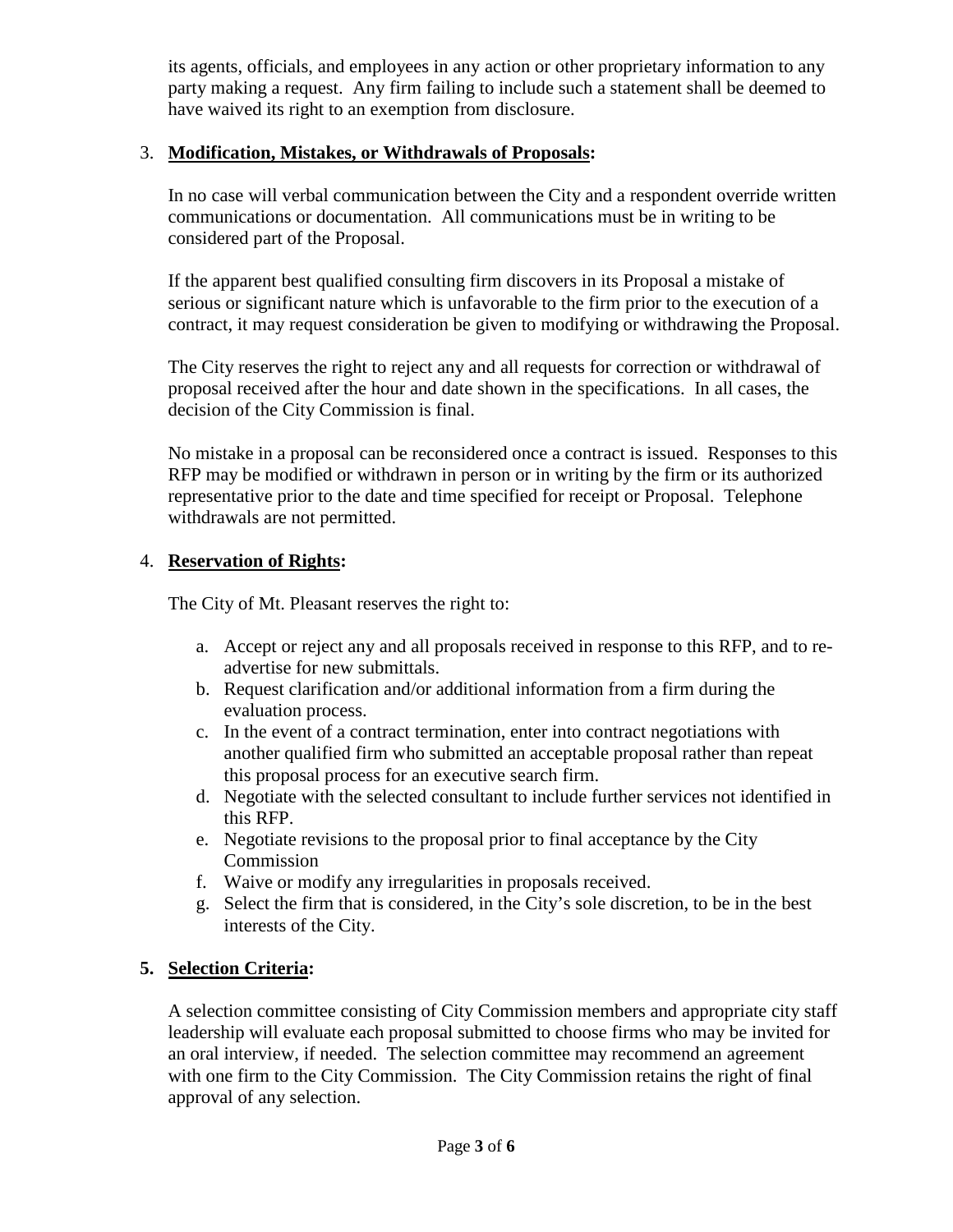All proposals submitted will be evaluated using the following criteria:

- a. Compliance with RFP.
- b. Understanding of the project.
- c. Services to be provided.
- d. Ability to complete the work within the time specified.
- e. Qualifications of the firm, including but not limited to its experience and personnel assigned to the project.
- f. Review of the references and record of successful completion of similar City Manager searches.
- g. Maximum cost to complete all steps in the selection process. To the extent desired, additional recommendations and services or options may be included as additions to the search completion, on an optional basis. These optional items shall be priced separately from the primary Proposal.

Any firm who submits a proposal may be asked to make an on-site presentation of its proposition and discuss its capability to perform as described in the Proposal. Such a presentation will be at the firm's expense and will provide an opportunity for the firm to clarify its proposal and to ensure a thorough mutual understanding. The Director of Human Resources will schedule such a presentation if deemed necessary.

# **The City of Mt. Pleasant**

We are a full service community located in the center of Michigan and home to Central Michigan University. The City is an employee empowered and citizen responsive organization, which follows team-oriented problem solving models to continuously improve our services. We pride ourselves on the collaboration or cross-departmental teams to work on projects, create efficiencies and increase our ability to response to citizen's needs, in a financially sound manner.

The hourly employees represent four labor unions and one association, and serve in such positions as Office Professional, various Public Works, Police Officer, Police Command, and Fire Fighter. All PACT employees are non-bargaining (non-union) and all serve as at-will employees. For the last 10 years, all union agreements have been negotiated using Principle Based Bargaining Techniques. Job classifications have been collapsed and skill based pay added to most contracts. Each bargaining group is engaged in ongoing Labor/Management Committee issue review and resolution. Grievances are very minimal.

Great strides have been made in establishing a pro-organizational development culture within the organization. Much effort has been concentrated in aligning Labor/Management Committees and Labor Agreements to match this attitude. It is the desire of the City Commission and Staff to select a candidate who believes in and has a proven track record in the similar organizational values and, therefore, City staff will be involved in the selection process as outlined later in this proposal, but the City Commission retains final decision making authority in the hiring process.

The role of the City Manager will included but is not limited to:

• Serving as the City's chief administrative official.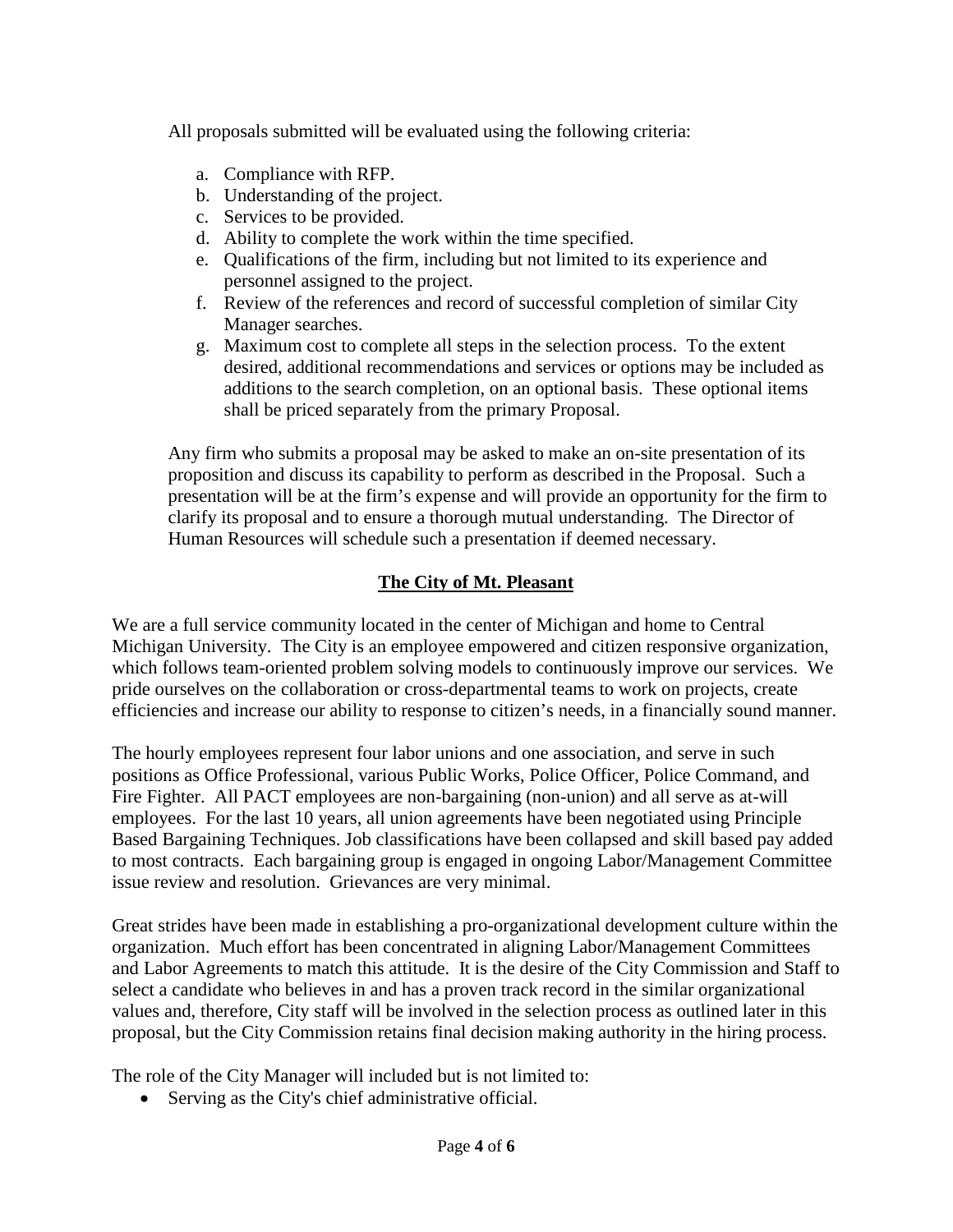- Responsible for the day-to-day administration of all City affairs placed within the Charter. This includes supervision of the City departments, offices, and agencies.
- Ensures all laws, Charter provisions, and acts of the Commission are faithfully executed.
- Prepares and submits the annual operating budget and capital improvement plan.
- Submits to the Commission a complete report on the finances and administrative activities of the City at the end of each year.
- Submits policy recommendations to the City Commission.
- Represents the City to citizens, the business community, other governmental entities, and non-profit organizations.
- Appoints, suspends or removes all City employees and appointive administrative officials provided for by the Charter.

### **6. Scope of Work and Expectations:**

The firm shall work closely with the City Commission and their staff designees to recruit, interview and select a City Manager for the City of Mt. Pleasant. At a minimum, the selected firm is expected to provide the following:

- a. Meet with the City Commission to facilitate a discussion regarding the necessary qualifications, values, experience, expectations and educational background of the ideal candidate for this position.
- b. The firm is to provide in its proposal information as to what method they will use to obtain a consensus from the Commission regarding these qualifications.
- c. Meet with appropriate City Staff to facilitate a discussion regarding the qualifications they are seeking in the new city Manager (see items above).
- d. Ascertain with the City Commission and staff as to what the current and longrange organizational expectations are relating to the position.
- e. Ascertain issues and priorities of the City Commission, staff and community and the bearing that has on the qualities sought in the new City Manager.
- f. Prepare the appropriate "Recruitment Profile", based on what has been learned from meetings with the City Commission, staff and community members.
- g. Conduct the actual search and recruitment effort. Explain in detail the methods you will use to conduct this part of the recruitment process.
- h. Receive and review the applications for the position maintaining appropriate confidentiality when requested and as allowed by Michigan law.
- i. Narrow the candidate field of qualified candidates to ensure that they meet the qualifications and other criteria as established during the earlier phases of the process. Involvement of the City Commission as necessary during the preliminary phases, however continued communication to the commission is expected at all steps in the process. The number to be interviewed will be recommended by the firm following their normal procedure for this type of position.
- j. Do all necessary background checks including but not limited to; reference checking of current and/or previous employers, confirmation of education background, and for the final candidates a national criminal background, sexual offenders and driver's license check.
- k. Submit to the City Commission a "short list" of candidates the firm feels are best qualified for the position based on the criteria established by the City Commission and staff.